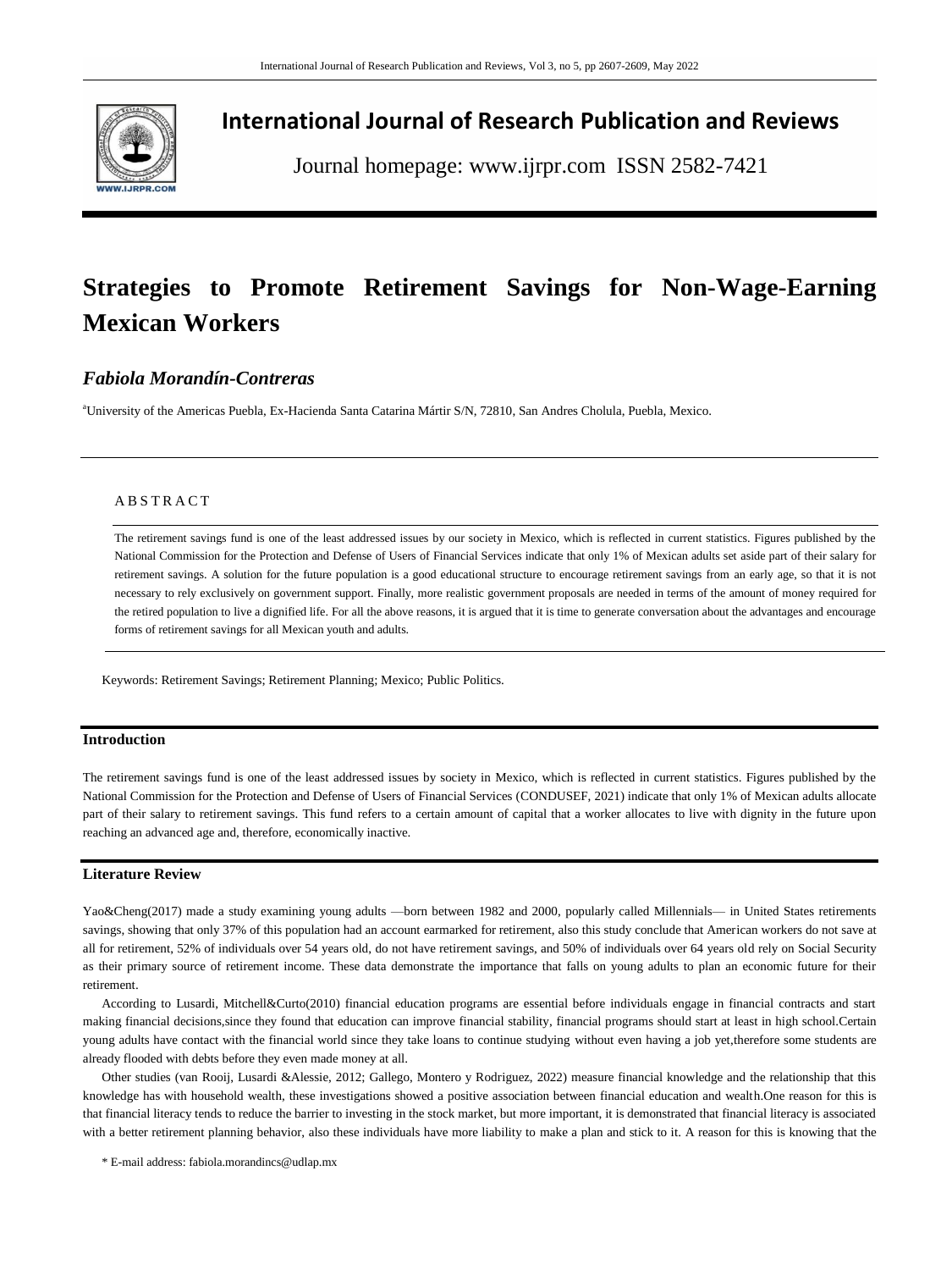amount of accumulated wealth the future population is going to need to retirerequires a calculation and a plan for spending and saving, as a result,the populationcan have an economic comfortable retire life, and as studies have shown, financial education plays an important role in the achievement of this goal.

## **The factsabout retirement culture**

It is not common to hear a couple of teenagers or young adults talking about the advantages or how to reach the desired goal of saving for retirement and even saving in general, nor is there enough education about it, according to a census conducted by theNational Commission of the Retirement Savings System (CONSAR for its acronym in Spanish) (CONSAR, 2021). It is said that compared to the years 2016-2020 (Fig. 1) there has been an increase in informative instruments regarding the Retirement Savings System through the Retirement Fund Administrators (AFORES for its acronym in Spanish), however, this It is not reflected in the figures that the National Commission for the Protection and Defense ofUsers of Financial Services (CONDUSEF, for its acronym in Spanish) collected regarding the number of Mexican adults who save for this purpose.



**Figure 1 - AFORES Financial and Social Security Education Census in Mexico(CONSAR, 2021).***CONDUSEF carries out a census to find out if the*  savings funds do the necessary work so that the workers master the financial knowledge related to their retirement. The census analyzes each Retirement *Investment Fund and evaluates 16 aspects focused on financial and pension education: 1. Contents on administration and personal finances; 2. Face-toface and/or distance courses; 3. Income planning, current and future expenses and savings; 4. Contents on retirement planning; 5. Personalized advice; 6. Information on Voluntary Savings as a complement to mandatory contributions; 7. Investment information; 8. Benefits and risks implicit in the investments; 9. Detailed information on the procedures offered by the AFORES; 10. Information on existing withdrawal modalities with their advantages*  and disadvantages; 11. Voluntary Savings Calculators; 12. Dissemination of financial education in social networks; 13. Games with a focus on financial *education; 14. Videos on personal finances; 15. Promotion and use of an application; and, 16. Procedures on the website.* (CONSAR, 2021).

To put the current Mexican situation in perspective we can look into the pension system in Iceland, one of the best pension systems in the world; the government pension percentage provided by the government is 33% of the average income of workers, which is one of the highest percentages in the world, however, according to the Organization for Economic Cooperation and Development (OECD, 2021) this percentage provided by the government is often unnecessary because Icelanders have an average retirement rate of 45% (OECD, 2021).

Meanwhile in Latin America, specifically Chile, the average percentage that an inhabitant has available for retirement savings is 10% of their average salary during their working life, a figure that represents only a third of what the Icelandic government provides just for having worked, and even so, Chile is ranked as the best positioned country in Latin America in terms of retirement pension systems (OECD, 2021).

On the other hand, the situation becomes worrying when looking at the figures for Mexico, where only 6.5% of the salary earned over the years is available for retirement, which is one of the lowest figures in the world (OECD, 2021). Lack of interest and lack of knowledge about retirement savings alternatives among the population is one of the reasons why the number of retired workers in Mexico, as well as the amount allocated to their retirement, are very low.

Another main cause of the little or no amount allocated to retirement savings in Mexico is the limited remuneration that the salaried working population earns, as this remuneration is often insufficient and does not allow part of the money earned to be allocated to savings; the minimum wage in